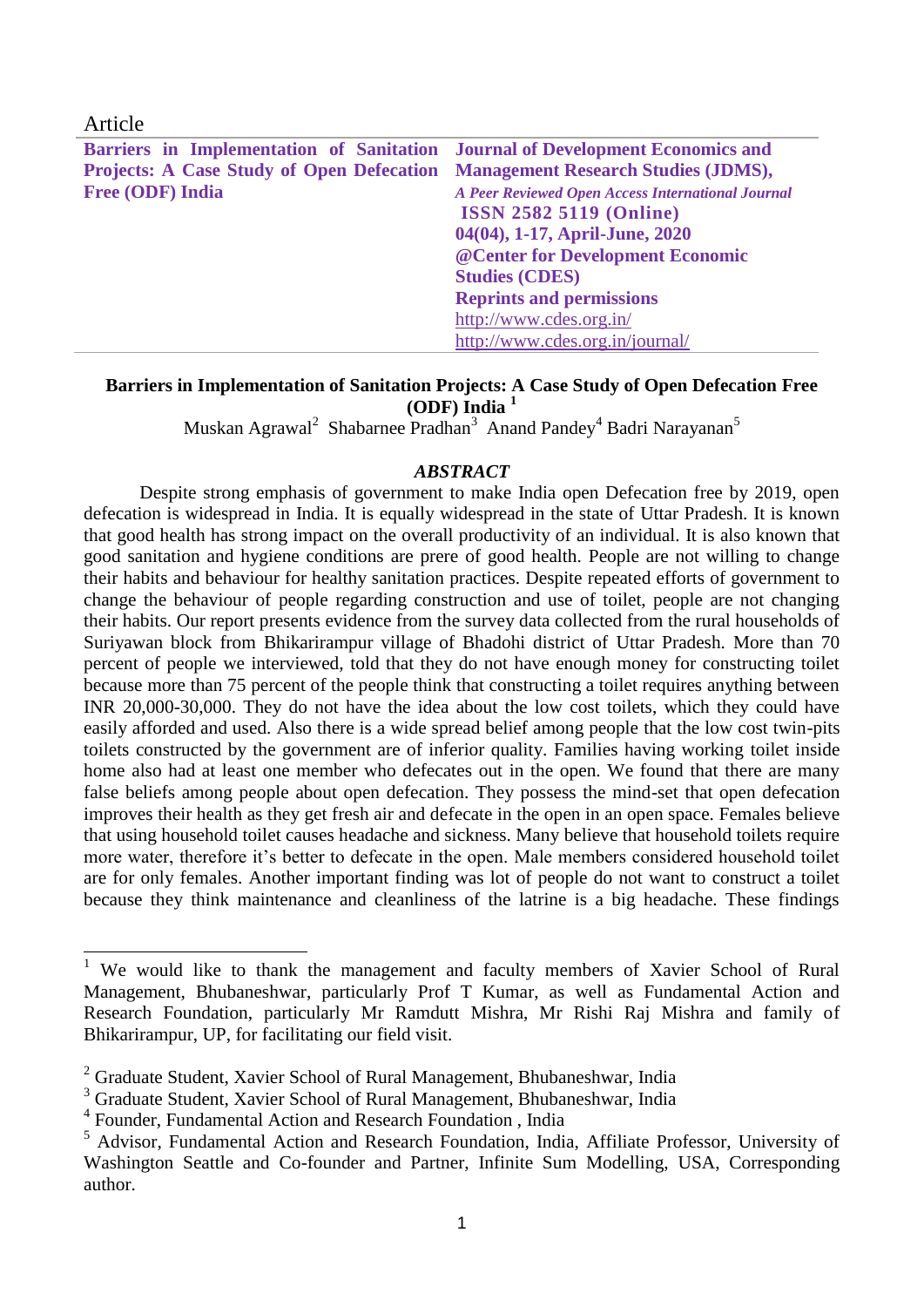suggest that stakeholders need to intensify and stress on the Behaviour change communication strategies to nullify the widespread false beliefs among people regarding toilet use.

Keywords: Health, sanitation, open defecation, dignity, hygiene, diseases, toilet, behaviour.

### **INTRODUCTION**

Use of Toilet is an important aspect of personal hygiene and sanitation as it affects the overall health and well-being of an individual. The practice of open defecation affects the health status of a human being. Moreover, it affects the dignity and privacy of women. It is evident from the previous research that very less number of Indian households has access to household latrines. In addition, there are many barriers, which prevent individuals from use of toilet in spite of having toilet.

The practice of open-defecation is widespread in India. It poses a critical health hazard to millions of people. The Mission to make India Open defecation free has been enshrined in the Government's "Swachh Bharat Mission". Indian government strives to make India open defecation free by 2 October, 2019 on the 150th birth anniversary of father of nation, Mahatma Gandhi. Good health ensures better work productivity thus improving economic conditions of rural poor. Proper sanitation facilities are important components for better health. Considering the fact that better sanitation facilities improves economic status, Government of India (GOI) plans to construct toilets in the rural households to increase the access of rural people to toilets. Moreover, it will implement the strategies for behavioural change related to various myths and beliefs regarding use of toilet. We expect that this report on various barriers regarding construction and use of toilet would be helpful to Fundamental Action and Research Foundation (FARF) in effective implementation of the strategies to make Bhikarirampur Open Defecation Free (ODF).

### **1.1 BACKGROUND**

In 2011, the sanitation coverage globally constituted to about 64 percent. While there is claim of open defecation declining across the globe, 15 percent (one billion) of the global population are still defecating outdoors. Whereas some countries have substantially reduced open defecation to only a few percent, India and 26 other countries still remain with more than one-fourth of their populations practicing OD. Again, among the one billion defecating in the open globally, majority (66 percent) of them live in India itself and nearly all (92 percent) of these Indians live in rural areas.

"According to the most recent Swachhta Status Report by the National Sample Survey Office (NSSO), in 2015, about more than half of the rural population i.e. 52.1 percent of the country still defecates in the open". Despite consistent efforts from the Government for the last three decades to promote sanitation in India, it has barely been able to achieve its "Millennium Development Goal" i.e. target to free halve the proportion of the global population living without access to safe drinking water and basic sanitation by 2015.

Efforts to increase rural sanitation coverage in India majorly begun with the establishment of Central Rural Sanitation Programme in 1986 (CSRP). This subsidy-based initiative to promote sanitation did not yield any substantial impact, and then CRSP was replaced in 1999 with the Total Sanitation Campaign (TSC). Along with providing subsidies to facilitate households below poverty line (BPL) to build latrines, the new programme was improvised to make it participatory and more community-based.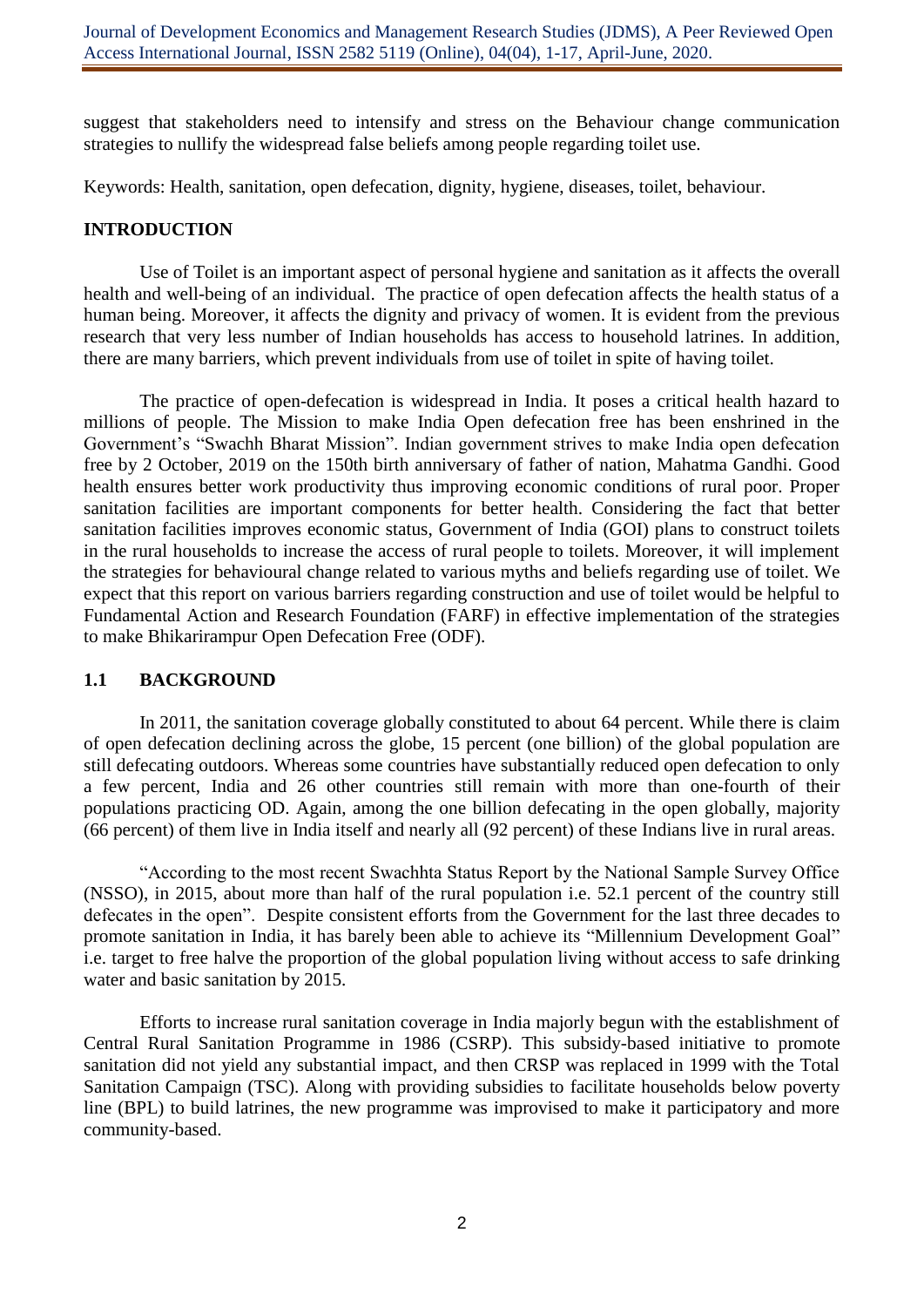Uttar Pradesh, in northern India, is among the lowest performing states in terms of latrine coverage. In 2013, almost 85 percent of the total rural households (HHs) defecated in the open and latrine coverage increased marginally by seven percentages only between 2001 and 2011, reaching to something about 22 percent. Those that owned a latrine often did not use it on a regular basis. Usage of latrines and latrine sanitation is not at all encouraging and this is true for all over India. "According to a national survey done in 2010, it was found that even in rural areas which were designated open defecation free (ODF), around 50 percent of the newly constructed toilets were not utilised. Only in some high coverage rural areas of Uttar Pradesh, 83 percent of households had toilets, but just about some 48 percent of them were reported of actually using them".

## **1.2 CONCEPT**

Health, sanitation and hygiene are important factors for socio-economic development of a community. Good health and sanitation practices reduces the risk of acquiring diseases, thus saves individuals from monetary expenditures. Good health also ensures better work productivity, which in return improves household's economy. Poor sanitation and unhygienic conditions are the key causes of poor health, diseases and mortality, especially among children. The effects of poor sanitation permeate into every aspect of life; economic, health, education, nutrition, dignity and empowerment, stemming into an unending cycle of poverty and deprivation. The four critical sanitation and hygiene behaviours include: Construction and use of toilets; safe disposal of child faeces, hand washing with soap and after handling child faeces, safe storage and handling of drinking water. These factors become much more critical in context with the developing countries where child mortality, premature death, malnutrition, underweight and stunted growth of child are area of serious concern. There are many social, economic, cultural as well as psychological barriers, which keeps community members far from the use of household toilets. There are many gaps in the strategies adopted by the Government and other stakeholders to create awareness among community members regarding construction and use of toilets. Behavioural change is one of the important aspects, which can affect the state for use of toilets.

Most of the previous programs related to making communities Open Defecation Free failed because the Government focused more on the development of infrastructure i.e. construction of community and individual community toilets without creating a demand for toilets. Therefore, since there was no intact policy for Behavioural change among the community members, they preferred going out in the open for defecation in spite of having access to toilets inside home. Therefore, developing of a Behavioural Change Communication (BCC) strategy is much needed for creating demand of toilets and related desirable change in the community people regarding various health and sanitation practices.

**Behavioural Change Communication (BCC):** Behavioural change communication strategy involves awareness building, dissemination of knowledge regarding various practices of sanitation at individual and community level. Change in behaviour is a critical issue to overcome. Peer pressure of the fellow community members can help in changing the rigid social norms prevalent in the community. For this interpersonal communication and use of different mass media tools would be helpful to generate awareness.

BCC is the comprehensive process in which one passes through the stages: **Unaware > Aware > Concerned > Knowledgeable > Motivated to change > Practicing trial behaviour change > Sustained behaviour change It involves the following steps:**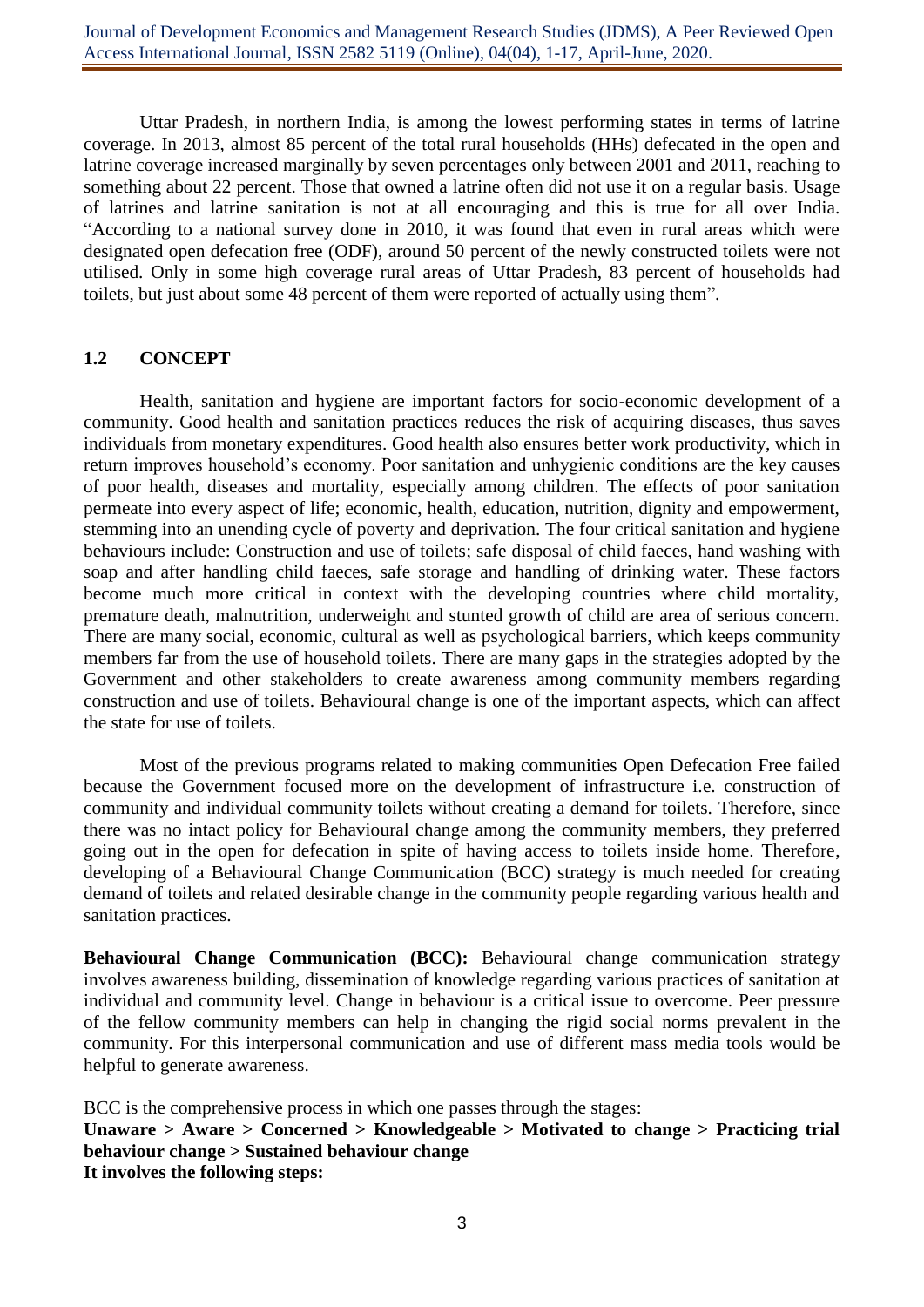Journal of Development Economics and Management Research Studies (JDMS), A Peer Reviewed Open Access International Journal, ISSN 2582 5119 (Online), 04(04), 1-17, April-June, 2020.

- State program goals
- Involve stakeholders
- Identify target populations
- Conduct formative BCC assessments
- Segment target populations
- Define behaviour change objectives
- Define BCC strategy  $&$  monitoring and evaluation plan
- Develop communication products
- Pre-test
- Implement and monitor
- Evaluate
- Analyse feedback and revise

**Problems in BCC:** The required behavioural change for making a community open defecation free involves these four critical issues:

- Ending open defecation
- Building and use of toilets including cleaning (pan and floor area)
- The safe disposal of child faeces
- Hand washing with soap and water after defecation, before preparation of food and after handling child faeces.

## **1.4 RESEARCH PROBLEM**

Healthy sanitation and hygiene practices are very much related to the overall well-being of an individual. Use of toilets is an important component of personal as well as community health. Various social, economic, cultural and psychological barriers prevent individual from using toilets. The research identifies these various barriers and comes out with the information, which would be helpful in designing various tools to increase the demand generation regarding construction, use and maintenance of toilets (pit cleaning and composting of human waste).

## **1.5 OBJECTIVE OF STUDY**

- To study and examine the existing state of sanitation particularly use of toilets.
- To analyse the behaviours of individuals, community pertaining constructions and use of toilets.
- To understand the opinions and views of community members about the various difficulties regarding access and use of toilets.
- Suggest various strategies for demand creation of construction and use of toilets.
- To compare the standard of latrines being constructed in the village with that of the prescribed standard of latrine by the Government.

### **1.6 PURPOSE AND SIGNIFICANCE OF RESEARCH**

The research analyses the various factors that prevent rural households from the construction and use of toilets. The research finds out the various social norms attached to use of toilet. The findings would be helpful in designing the various Behavioural Change Communications strategies in order to push the demand generation regarding construction and use of toilets. This would also help in improving various health indicators of the rural poor in Uttar Pradesh.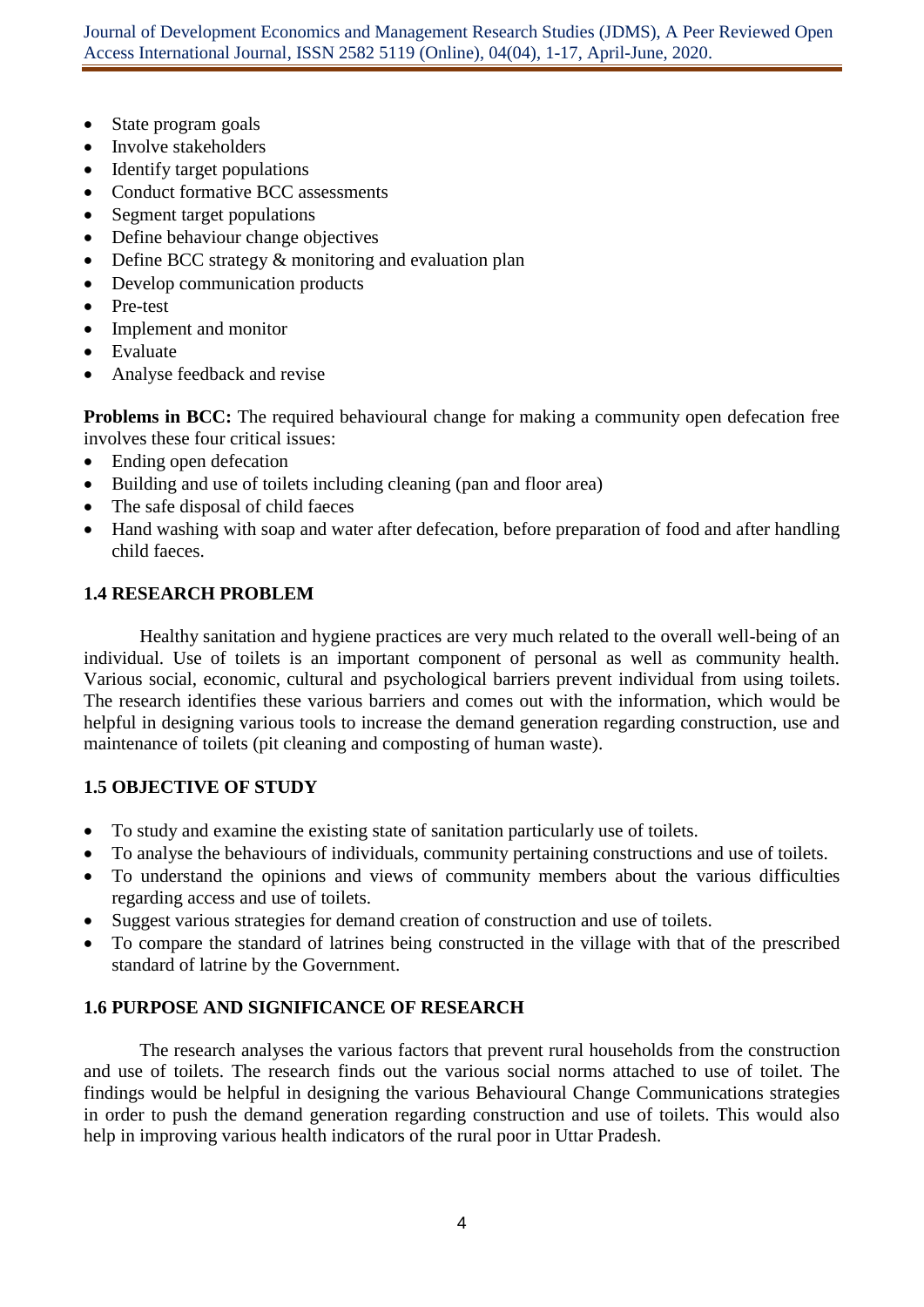# **1.7 ABOUT THE ORGANISATION**

Fundamental Action & Research Foundation (FARF) is a non-profit organization based in Bangalore. FARF's journey started in 2014 in Bangalore by dedicated people who wanted to work voluntarily for farmers, by creating awareness & bringing transparency in implementation of government policies. It also aimed at working towards local education, health, transportation and infrastructure development project.



FARF- Fundamental Action and Research Actions, going by its name, focuses on few core verticals in rural development. They are:

# **Fundamental Action**

- **Digital Services:** FARF provides digital services to rural people in villages. Digital services include application of Income certificates, Caste certificates, domicile certificates etc. There is no fee for poor people in rural places. FARF provides rural people with all village level details on need basis. This information includes budget/expense on annual finance [commission,](http://planningonline.gov.in/HomeAction.do?method=getLoginForm) MGNREGA work, beneficiaries of Indira Awaas Yojna, beneficiaries on Old Age Pension/Widow Pension/Handicapped Pension etc.
- **Poor Child Education Support:** FARF has adopted around 30 poor children in few villages in Bhadohi district (Uttar Pradesh) and sponsored their school fee, bags, shoes, etc. in a good private school.
- **FARF's Adarsh Gram Yojana (FAGY):** This is an initiative started by FARF in 2016 by adopting few villages in Bhadohi district, Uttar Pradesh. FARF's research team organized doorto-door survey to understand the socio-economic problems. Open meetings in adopted villages were also organized and ground level problems were documented. Documentaries were also made so that problems could be brought into light in front of decisive authority on social media. Based on the survey work, a comprehensive survey report was prepared in June-2016 and reports were shared with District Magistrate, Chief Development Officer, Block Development Officer, etc.
	- FARF adopted around seven villages to make them "ideal villages" and work on rural development at ground level.
	- Video Documentary**:** To resolve the issues at ground level, FARF has made numerous videos and do share with Government officials to look into the matter on urgent basis. Some of the videos are uploaded at the YouTube Channel called "FARF Bhadohi".
	- "**Kalrav – A Step towards Village**" is a five-day rural engagement program that happens in villages of Bhadohi (near Varanasi), Uttar Pradesh. FARF organized it's first such program between 26th June, 2017 to 30th June, 2017. This initiative of FARF is to bridge the gap between our urban and village society and bring meaningful change in people's lives.

## **Research Action**

FARF collects socio-economic and agricultural data through questionnaires and door-to-door surveys and undergoes research to enhance benefits of various planning and strategies. Research work and data sharing is in progress and in collaboration with various research institutes and social sectors. FARF's social media & digital team shares informative facts with rural people so that they can be well aware and be benefited with ongoing Government schemes.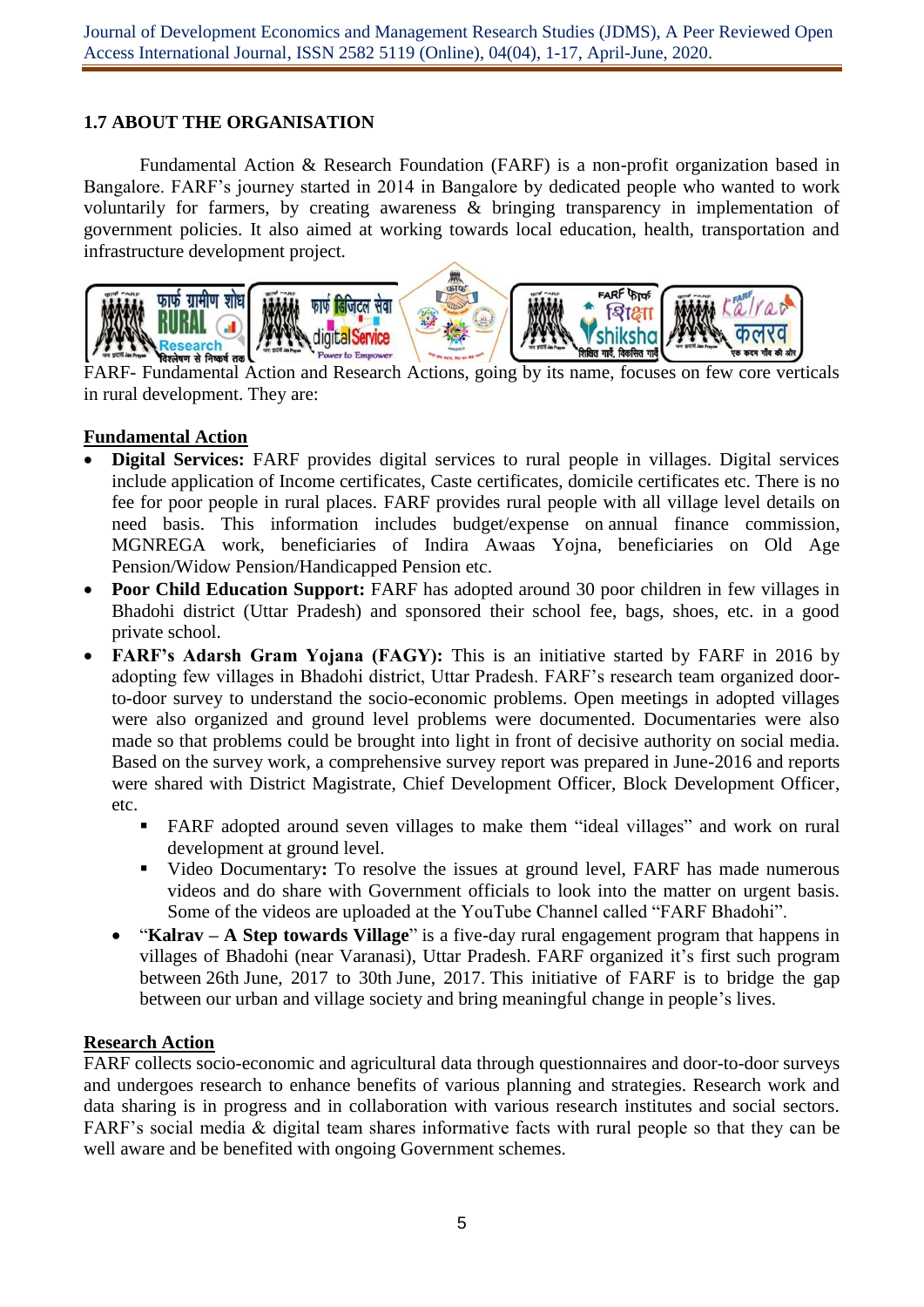Journal of Development Economics and Management Research Studies (JDMS), A Peer Reviewed Open Access International Journal, ISSN 2582 5119 (Online), 04(04), 1-17, April-June, 2020.

## **SUCCESS STORIES AND RECOGNITION OF FARF:**

- Open Meetings in Adopted Villages was called by Village Secretary on FARF's demand
- Better transparency in few adopted villages by sharing village level details on Notice boards at public places
- Two roads construction were started because of continuous follow-up
- Helped in making few villages digital and creating their own websites



**Picture 1:** secretary disclosed 325 names in public notice board

## **CONTRIBUTION OF FARF TOWARDS IMPLEMENTATION OF ODF IN BHIKARIRAMPUR**

Nice ODF initiatives in Bhadohi. FARF in action to help the ODF drives in their adopted villages.



**Picture 2:** Initiatives taken by FARF for ODF

In light of the present scenario of Open Defecation practiced at Bhikarirampur, FARF has intervened to make the people aware about the various dangers relating to Open Defecation. It has also enlightened people about the Open Defecation Free (ODF) initiative "Swachh Bharat Mission" by GOI.

With the motive to encourage the villagers to build latrines at their house, FARF has even constructed few toilets with consistent efforts and hard work. FARF has also gone forward to the Village Officers, BDO's etc. to extract information about the various schemes working for the village and the list of people eligible for those schemes and benefits from the Government.

It has successfully managed to extract the list of the people whose name are there in the SBM list and posted it on public on forum (School notice board). Therefore, making the people aware of their rights and demanding the same from the Pradhan.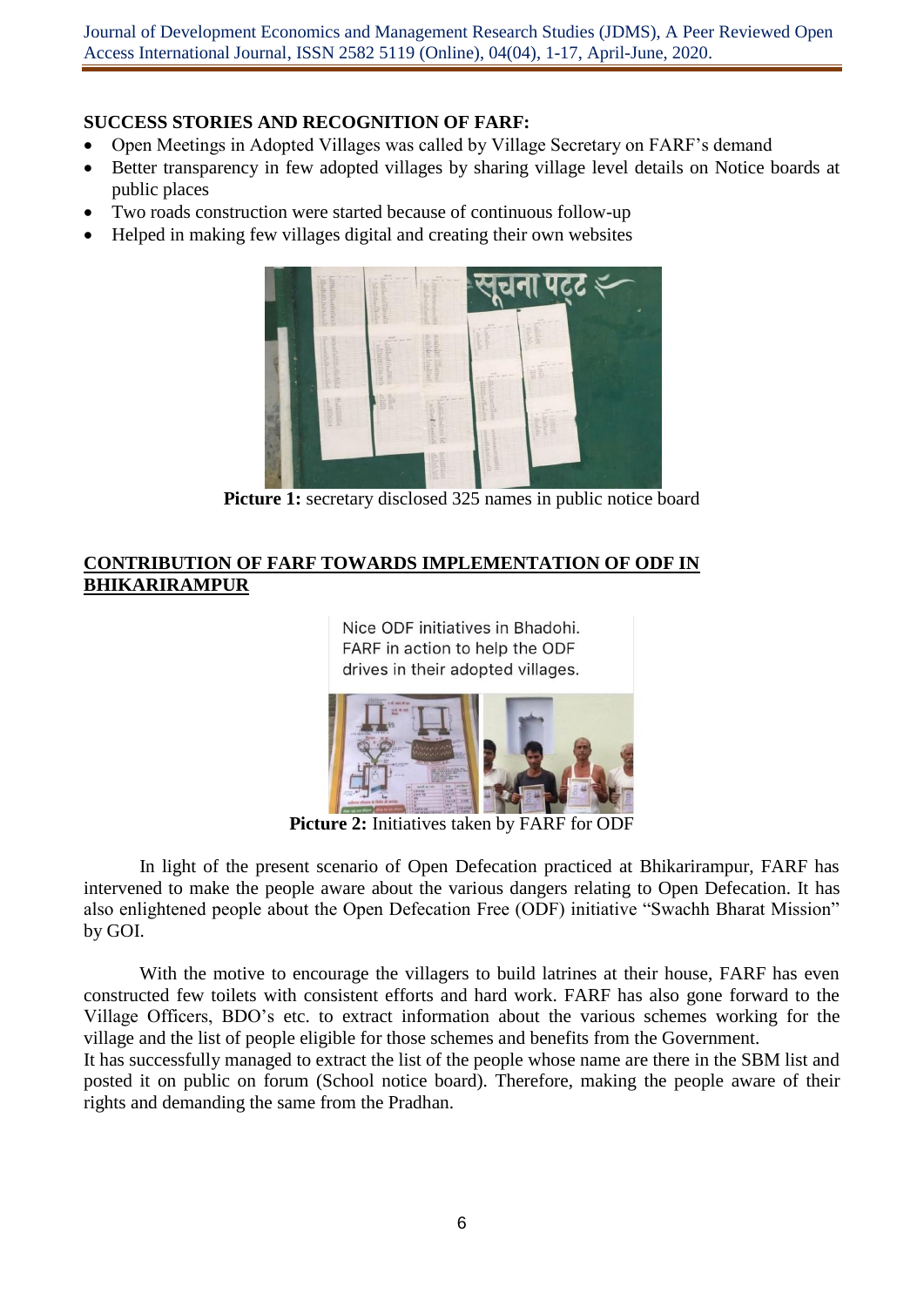Journal of Development Economics and Management Research Studies (JDMS), A Peer Reviewed Open Access International Journal, ISSN 2582 5119 (Online), 04(04), 1-17, April-June, 2020.



**Picture 3**: Initiatives taken by FARF for construction of toilets **2.1 RESEARCH DESIGN**

The research design used in our study is Descriptive Research Design; this research design usually focuses on the description of the behaviour of variables under study. The main goal of this type of study is to describe and analyse the data representing the behaviour of the phenomena and their relationships. We started with identifying the research problems clearly with the survey of the existing literature on the topic of our research (Where India goes?). Then we identified gaps in the concepts, methodology, etc. and specified the objective of the study. The research is based upon the study of various behavioural aspects and misconceptions that restricts the rural households from constructing and using toilets, and therefore finding out the answers to our problem statement. It is also a non-experimental research as it tries to find out the causes which hinder rural community from usage of toilets. Also, as the research is meant for academic purpose hence, it is a Cross-Sectional research.

#### **2.2 SAMPLING**

The universe of the study is the total households of Bhikarirampur, of Suriyawan Block. Being one of the most populous villages in the district, it was nearly impossible to survey every household in such a small span. Therefore, stratified random sampling is used to interview the respondents. Around 50 households approximately were interviewed. The different group of community based on gender, age and economic group was studied. It was nearly impossible to take interview and find out the reasons from the respondents as why they are not using the toilet. Community members feared that action would be taken against them if they will reveal that they are not using the toilet. Therefore, case study method is used to find the various reasons of not using toilet. Around 50 respondents were interviewed both formally and informally.

#### **2.3 DATA SOURCES**

Members of different households in the village of Bhikarirampur were the source of primary data. The study used both primary and secondary sources of data. Primary data was collected through use of in-depth interview. We conducted both semi-structured and personal interviews. The interview schedule constituted the primary source. Relevant books, journals, news items, newspaper articles and information from the internet served as the secondary data. The primary data collected using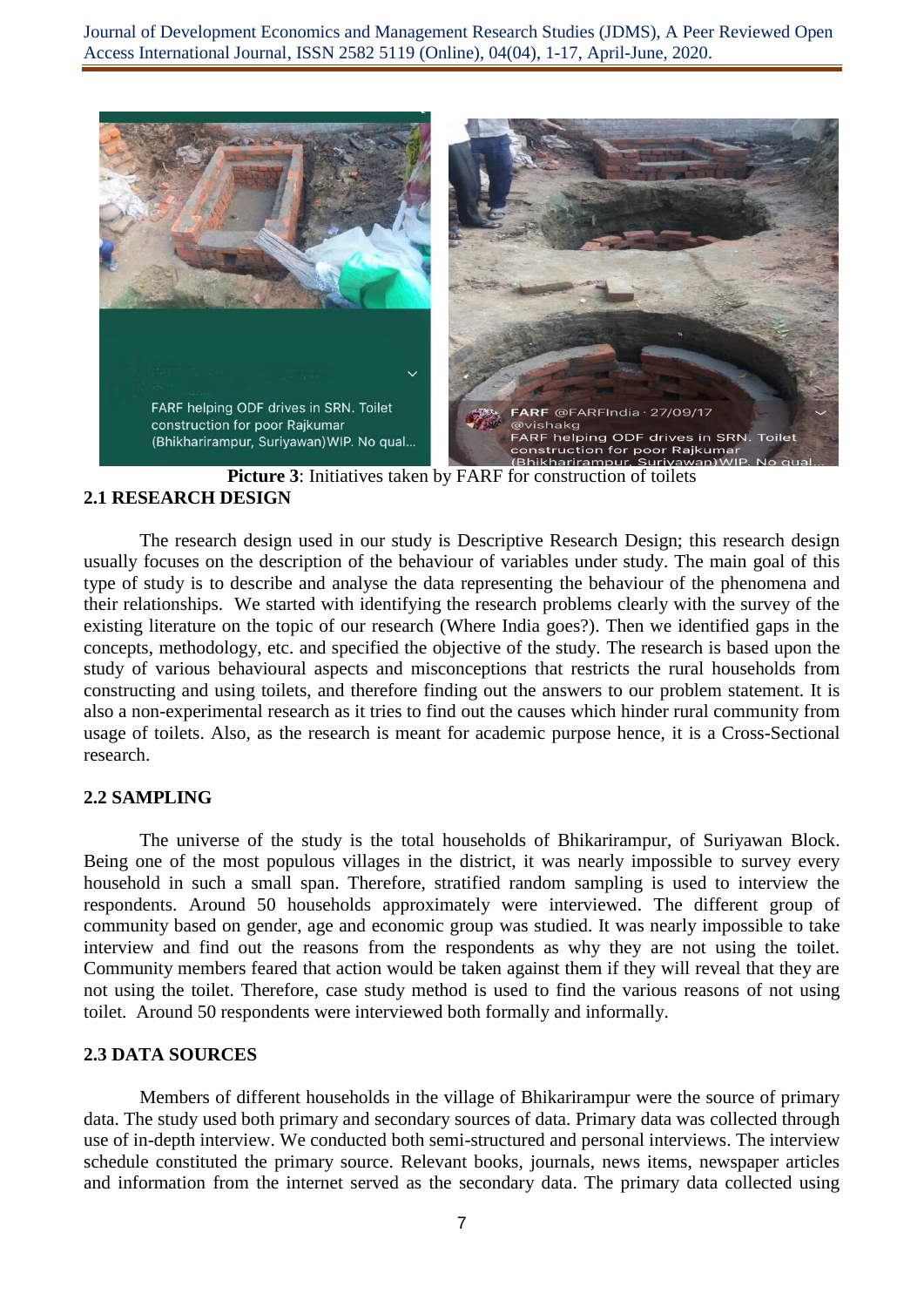questionnaire was evaluated by us. The data obtained were first sorted and edited. The data was described and analysed according to the responses from the various categories of the respondents. A simple describe statistical measures such as frequencies was employed. In addition to that, pie-charts, bar graphs and tables were used for the description of the responses.

## **2.4 METHODS OF DATA COLLECTION**

In order to know the present behaviour related to use of toilets in different households, onsite inference was used to analyse the behaviour. As, we are studying the behavioural aspect of the phenomenon, a qualitative research approach has been adopted. As the respondents for the primary data were mostly illiterate, so interview and general friendly conversation with them was used to extract information and understand their views regarding the phenomenon of OD. Case Study was recorded manually from different age groups, households, castes and economic standards so as to find the various reasons of not using toilet in spite of having access to toilet.

# **2.5 TOOLS OF DATA COLLECTION**

For Inference pen and notepad was used to note down the important facts. Interview schedule was used to get data from various community members regarding their socio-economic conditions and various issues regarding construction and use of toilets. Checklist was prepared in order to conduct Focused group discussion (FGD). Case study was noted down after talking to respondent.

## **3.1 Situation analysis: Barriers regarding construction of toilet**

According to Census 2011, 81 percent of the rural households practice open defecation. As per Swachh Bharat Mission (SBM) progress report, 42.77 percent of the households have been provided with house latrines. There are many constraints, which restricts people from construction of toilet. These constraints are non-availability of sufficient money and land, whereas a good number of people considered construction of toilet as government's responsibility.



# **3.1 HOUSEHOLDS WITH TOILET**

Figure 1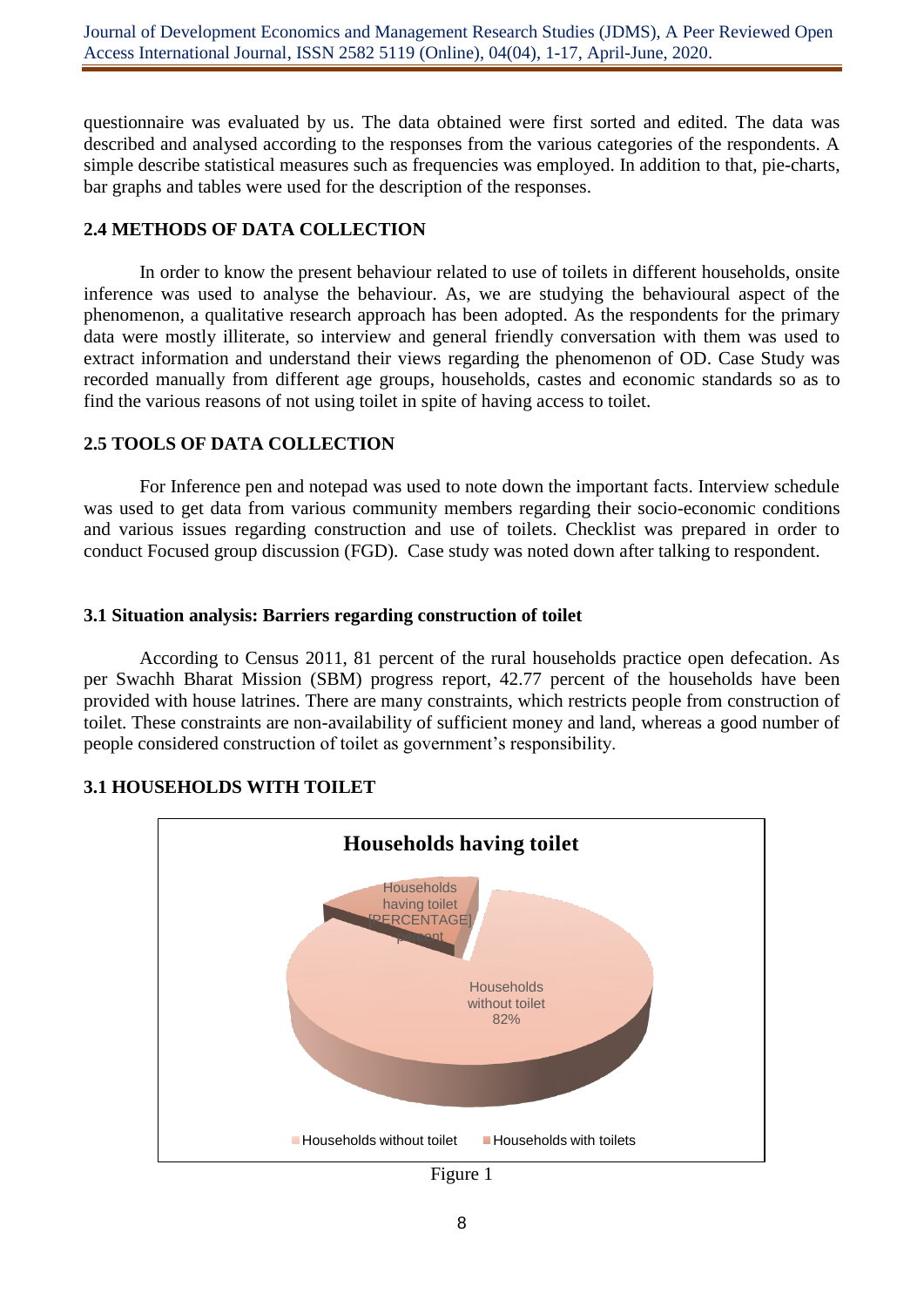## **Inference:**

From figure:1 we can see that out of total 50 households interviewed, only 18 percent of households have toilet clearly stating the sorry state of the village sanitation status. Remaining 82 percent of households still do not have toilets in their home and practice open defecation.



## **3.2 AWARENESS ABOUT SBM**



## **Inference:**

From the above Column graph, we can infer that only 42 out of the 50 households interviewed, are aware about SBM i.e. 84 percent of households and remaining 16 percent of households are still not aware about SBM.

## **3.3 REASON FOR NOT HAVING TOILET IN THEIR HOME**



**Figure: 3**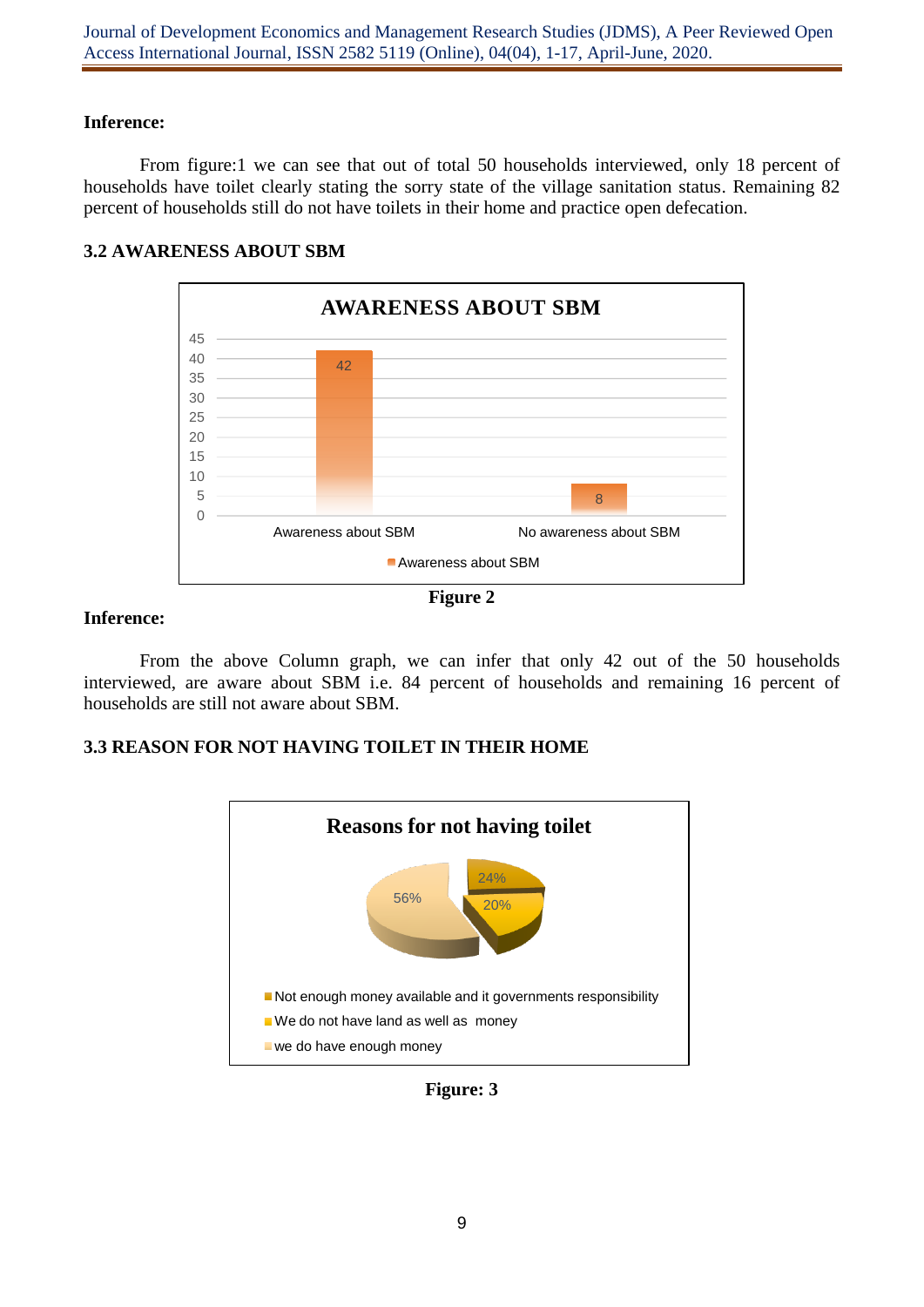## **Inference**:

From the above chart, it is clear that out of the total number of people interviewed, most number of people (56 percent) didn't have enough money for constructing their toilet while only 20 percent of people don't have land as well as fund to construct toilet. 24 percent of people consider that it is government's responsibility to construct toilet for them as they do not have money. From the above Percentage pie-chart it is obvious that availability of land for toilet construction is

not a big issue in rural area. But most of the people do not have enough money for toilet, it may be concluded that toilet is not in their priority list of things which they wish to have. Also, few people consider construction of toilet is government's obligation.



# **3.4 WATER AVAILABILITY IN VILLAGE**



# **Inference:**

The diagram clearly shows that people have not put in much effort to get water for household use. Around 16 percent of households have individual hand pumps and around 52 percent have access to community hand pumps. Around 24 percent of the people use their community Open well/Bore well for meeting their water requirements. Piped water facility seems like more of a luxury rather than a necessity in this village contributing to just eight percent of the people. It is evident from the above percentages of source of water that availability of water does not proof to be a hindrance towards construction of less number toilets at present in rural households. But distance of the community's hand pumps and Open wells from a given household could be a reason for not constructing toilet.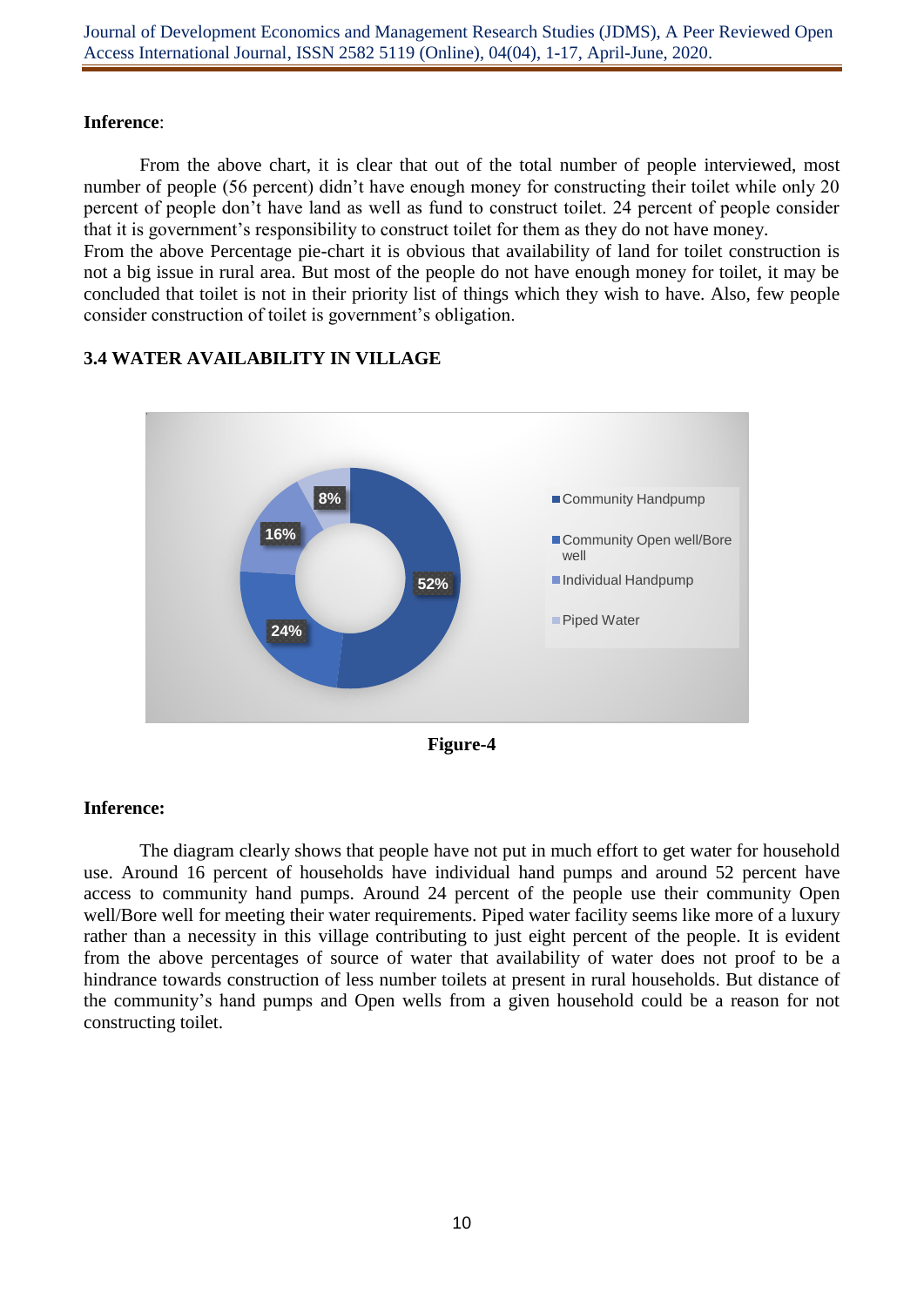

## **3.5 Distribution of problems faced by females practicing open-defecation**



### **Inference:**

When we interacted with the female members of the village what problem do they face when they go out for open defecation, maximum (48 percent) number of females told that they risk their dignity every time they go out for defecation. Interestingly, about 24 percent of female members told they were facing a lot of problem defecating in the fields as the village is developing and the villagers are growing crops in the open space there is inadequacy of open space for open defecation. Another bunch of women about (16 percent) expressed their disappointment regarding the long distance they have to travel every time they want to defecate. We were shocked to find out that only 12 percent of the females had an idea that open defecation is a cause of many diseases.

### **3.6 Cost for toilet construction according to respondent's view:**



**Figure: 6**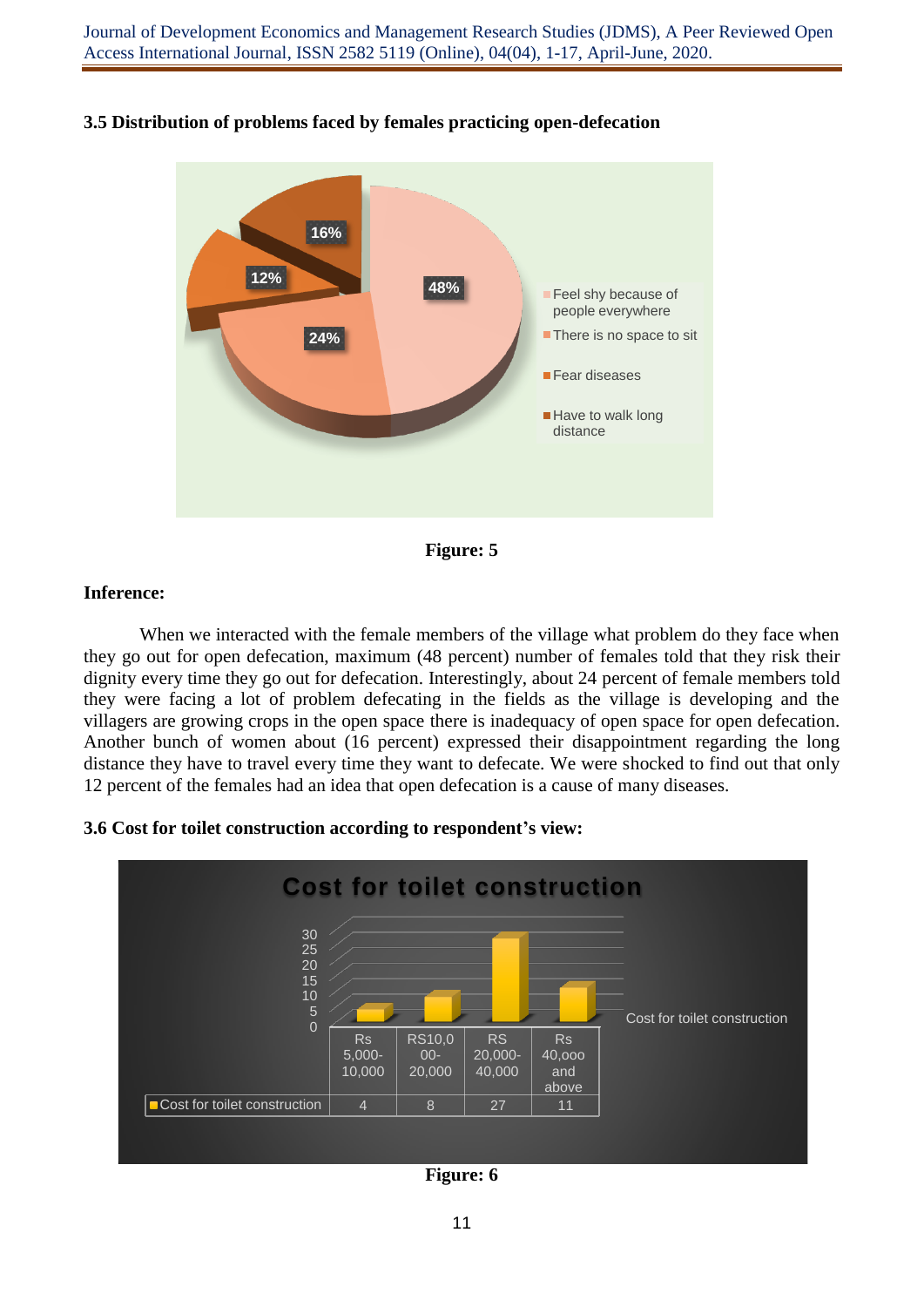## **Inference**:

From the above bar graph, it is clear that majority of the people think that construction of toilet would cost them something about INR 20,000-40,000. Almost 11 percent of the people told that, a toilet would cost anything between INR 40,000 and above. It may be inferred that the village people over here do not have any awareness about the low cost toilets, therefore a good number of people who could have afforded constructing low cost toilets said that they do not have enough money to construct toilet and have been avoiding construction of toilets at their home.

In addition, when suggested to build twin-pits toilet which would cost less, they told that those are of inferior quality and would not last long.

# **3.7 SOME LOOP HOLES IN IMPLEMENTATION OF SBM ON VILLAGE LEVEL**

## **3.7.1 OUR FINDINGS**

In Bhikarirampur, twin- pit toilets that are under construction under SBM are not up to the mark as per the actual standards of the government.

- As per the guidelines, the government has allocated an amount of INR 12,000 for each toilet in the households eligible under SBM. This amount should either be transferred to the respective bank accounts of the families eligible under SBM or the Gram Pradhan should facilitate the villagers with all the material and labour required for the construction of the toilet. However, we found that this process is being delayed a lot by the Gram Pradhan in some parts of the village, for example in Vishwakarma, Gond and Saroj communities.
- The Pradhan is taking the sole authority of constructing toilets in the entire village. Whereas, allocated cost set by the GOI per latrine is INR 12,000, the Pradhan manages to construct a latrine of just INR 8,000 by providing the villagers with inferior quality seats, sand, bricks and cement.
- During our interaction with the villagers, we were told that the Pradhan here provides them with no. 2&3 bricks which are of inferior quality and would not last much, the sand provided to them is not white in colour but of red in colour which is again an inferior quality product.
- We were also told that even the seats provided for constructing the latrines are of extremely cheap quality which would break in the second or third use itself.
- The pits that are being dug are just 3ft deep whereas the prescribed depth is 4 Ft.
- The rooms are smaller than  $4*4$  metres.
- Due to the lack of space, many toilets are made within less than ten meters of distance from hand- pump. These may lead to the contamination of ground water.

# **3.7.2 OUR SUGGESTION**

It is very clear from the above findings, that the people of this village are being cheated by the Village Level Officers. The Pradhan in this village is surely providing the households with the materials for construction of latrines but those are of extremely inferior quality. It looks like people over here are just in the drive to complete the orders given by the GOI regarding SBM within the stipulated time and declare this village as an ODF village. No long-term goal is taken care of. As a result of which most of them have no trust either on the Gram Pradhan or on the Government initiative. This is the sole reason for half of the population of the village not being able to change their mind-set about open defecation and its consequences. These factors act as a constraint in their toilet construction mind-set; they get disappointed by such treachery of the officials and rather choose to defecate in the open.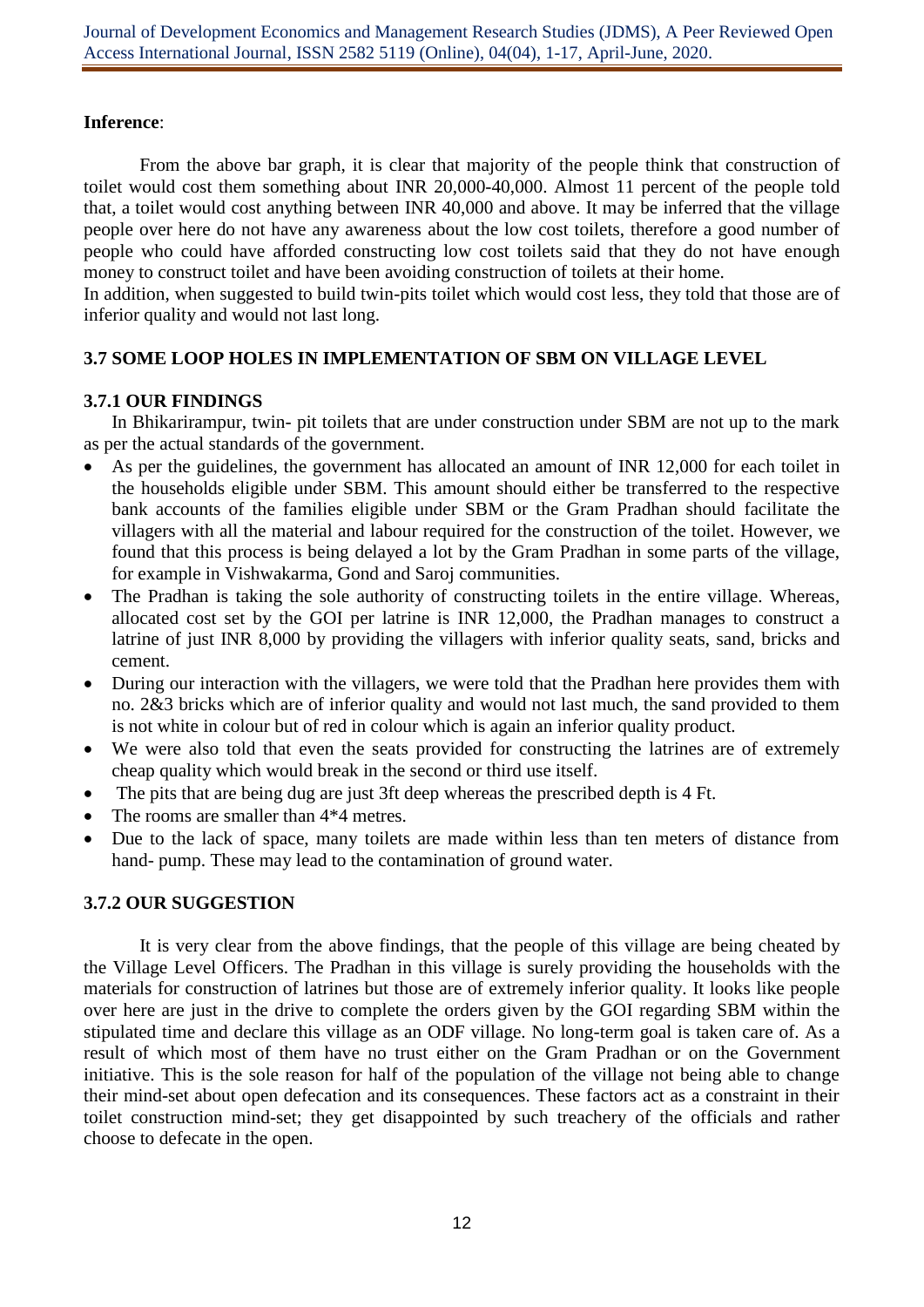Therefore, we suggest a Government intervention should take place in this village. A senior government official should be appointed to come down to this village and inspect the ground level works that are being carried down by the Pradhan and other VO's. Quality check should be the top priority. Once the village is declared ODF, it should not be believed blindly, proper inspection should be carried out only then such loop holes shall be covered and the real problem of OD should eradicate.

#### **Section 4.1 Case Studies**

Case study method was adopted to analyse the mind-sets, behaviours and stigmas related to use of toilet. People were interviewed both formally and informally and their views were noted afterwards. Around ten case studies were taken consisting people from all age group and sex. All ten case studies are given below.

#### **Case:1**

Kamla Sankar Prajapati, 65 is an agri-labourer and has no agricultural land. He works on the agricultural land of Brahmins. He has completed his matriculation. He has two sons and one daughter. His sons work in cloth making factory in Mumbai. He owns a pucca house and has one hand pump in his premises however, has no toilet inside his house. He tells that he has to leave his home early in the morning for working in the fields. Therefore, he prefers defecating in the field, adding to that he is also a heart patient therefore, the doctor has advised him for morning walk.

#### **Case: 2**

Sunita Yadav, 16 lives in a semi- pucca house and has electricity connection at her house. Her grandfather is a farmer and works on his own field. He had constructed a soak-pit toilet outside their house four years back. He had constructed the toilet for his grand- daughters so that they can get some privacy. Still they do not use the toilet and go for open defecation as that is the only time they get to mingle with their friends and spend some time with them. By this practice, they can also look after their fields and get some fresh air. According to them, open defecation is not a problem for them and no one in their family suffers from any kind of disease.

### **Case: 3**

Naresh Mishra, 58 owns 10 *bhighas* of agricultural land. He has one son and two daughters. He has electricity connection in his home and has a hand- pump. He renovated his house and made a toilet inside his home when he had his son's wedding. Still his daughters do not use the toilet inside their home as they do not have the habit of sitting in a closed room and feel suffocated. They are happy going in the field early in the morning as they get fresh air. His mother and daughter-in-law use the toilet inside their home regularly and his daughters use it only during emergencies.

### **Case: 4**

Amrawati Devi, 55 is literate enough to write her name. She has three *bhisa* agricultural land and lives in a kutcha house. She has twelve members in her family. She is also into one self- help group and last year she had taken loan from her Self Help group to buy one buffalo. She has never thought of making one toilet in her home by taking loan from her SHG group. She does find toilet as a necessity and feels that it is obligation of government. As under Swachh Bharat Mission, toilet is now under construction for their home so they say they will start using it after its completion.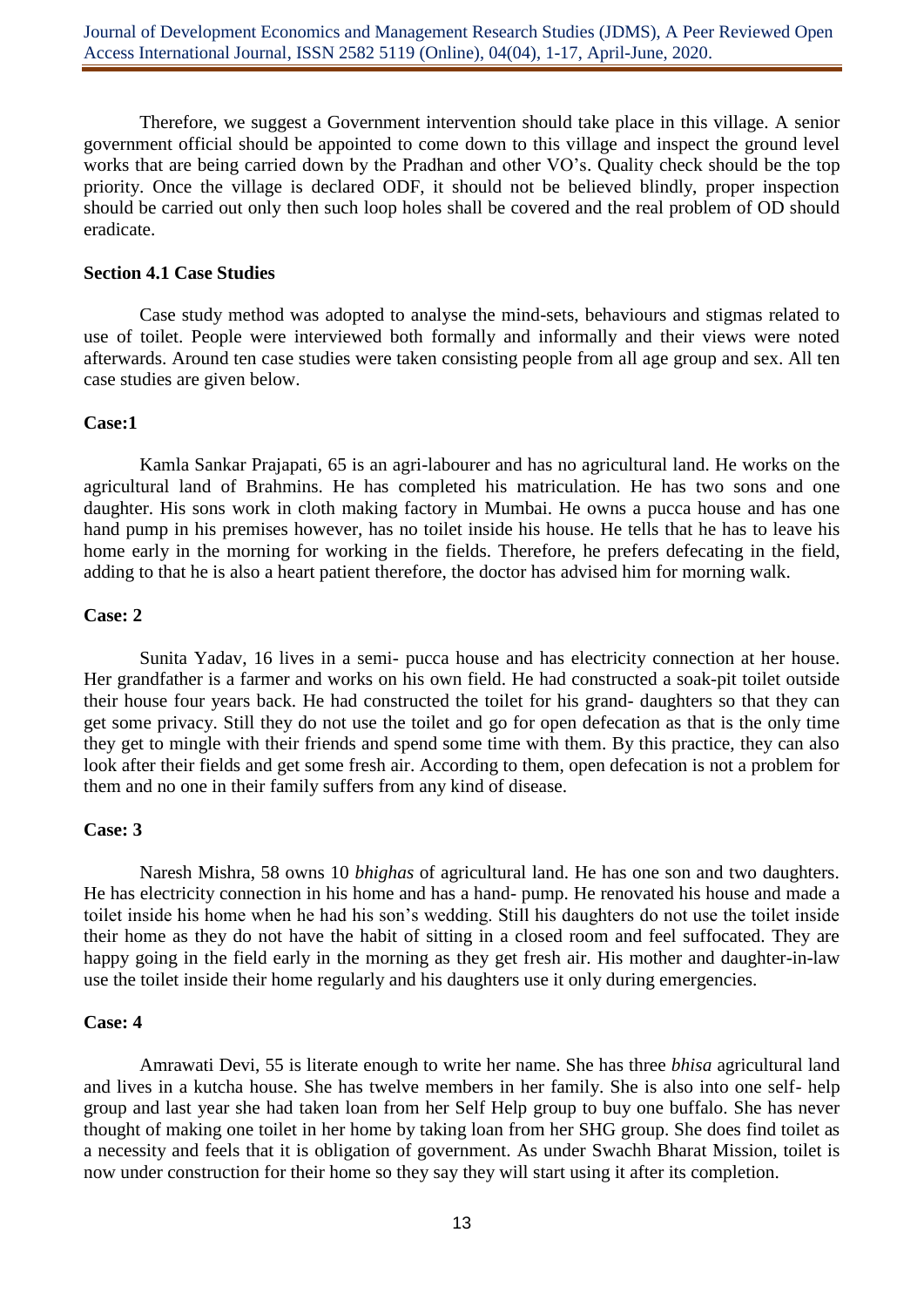#### **Case: 5**

Bimlesh Mishra, 48 belongs to the Brahmin caste of Hindu Religion. She told us, she regularly reads newspaper and follows most of the recent programs launched by Prime Minister Narendra Modi. Recently, she has shifted back to the village with her son to take care of her in-laws. Earlier, she used to stay with her husband in Varanasi, who works as a salaried private employee. They have a pucca house in village and have electricity connection. They own six *bhighas* of agricultural land. They have working toilet constructed inside the house but still no one uses it. On being asked why so, she very casually replied that her old in-laws do not maintain the toilet and that it is always very dirty and cleaning that is a big headache for her. Although she and her son come from a city and have a habit of using toilet, still they go in the field in village and do not feel uncomfortable at all.

#### **Case: 6**

Ishrawati Devi, 37 lives in Bhikarirampur village of Suriyavan block. She belongs to Schedule Caste category. She is illiterate and has eight members in her family. They have a kutcha house and do not have electricity connection. She does not have a toilet in her house and they all defecate in the open. When asked the reason for the same, she said that they do not have enough money to eat and cannot even think of making a toilet.

### **Case:7**

Mantosha Maurya, 44 who belongs to the Maurya community of Bhikarirampur, has six members in her family. Both of her sons work in Mumbai as salaried private employees. She does not own any agricultural land. They have electricity connection in their home and cook food by LPG. Presently they do have a latrine inside their house. They had constructed that toilet eight months back by their own savings. However, no one in the family uses the toilet as they think that by using the toilet regularly, it's pit would get filled soon and will be of no use after that. In addition to that, she also thinks that toilet constructed is of inferior quality. Therefore, she prefers to go outside in the open field.

### **Case: 8**

Sanjay Pandey, 45 lives in Bhikarirampur village. He is a priest. He earns his living by performing rites and rituals at other's house and temples. He has a pucca house with electricity connection. He also owns four *bhighas* of agricultural land. He has a hand pump in his house, but the water layer has gone down so it is not in working condition right now. Therefore, he has to bring water from community hand pump for household use. He had constructed a toilet inside his home some ten years back. Still, his family members prefer to go for open defecation as they get (according to them) fresh air which keeps them healthy. In addition to that, they feel that using the toilet requires more water for its maintenance.

#### **Case 9:**

Anita Devi, 47 belongs to the Harijan community of Bhikarirampur. She owns a semi- pucca house. She has two sons and both of them are married. The main occupation of their family is nonagri labour work. They earn INR 400/- per day. They do not own any agricultural land. They get water from the community open well and do not have electricity connection in their house. She has three grandchildren in her family all below six years. Everybody in her family practices open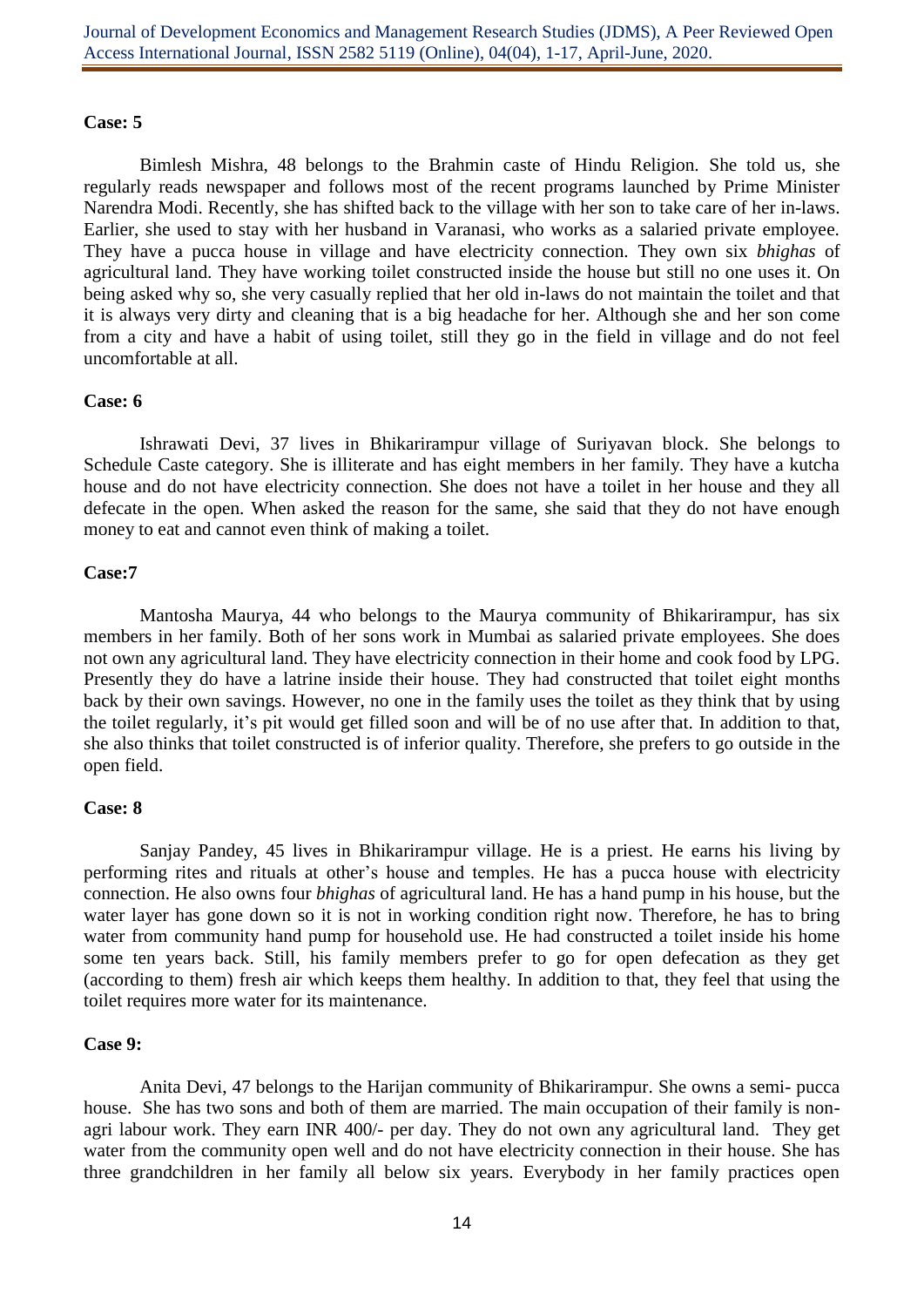defecation and they do not find toilet as a necessity. They shared that this is a practice which has been followed by their fore- father's generation why should they change it?

### **Case: 10**

Dinesh Kumar Vishwakarma, 42 belongs to the OBC category and stays in Bhikarirampur. By profession, he is a carpenter and owns four *bhighas* of agricultural land. He owns a pucca house and has electricity connection in his house. He also has a computer in his house and his sons know how to operate it. He also owns a Tata Ace vehicle, which he had purchased last year by taking loan from the bank. Still they do not have toilet inside their home. When asked for the reason, he said that he does not have enough money to construct a toilet, as according to him it would cost INR 25,000 to INR 30,000 which is a very big amount for them. He does not find toilet as a necessity. He thinks that it is the obligation of government and would surely use toilet if the Government builds one. But he was not willing to spend his own money for construction of the same. Currently, he is worried, as despite of numerous reminders given by him, the Pradhan has not yet provided him the materials for construction of toilet.

# **5.1 FINDINGS**

It was found that even where people had an option to use a household latrine, many were reluctant to use them and chose to continue to defecate in the open. Government subsidised latrines were not provided to half of the village yet and even at places where it was facilitated by the Gram Pradhan, it was of inferior quality and mostly remained unused.

- The main reason for latrine installation was the arrival of a newlywed bride into the household, and out of the concern to protect and preserve her dignity, privacy and security as her defecating outside would lower the prestige of the family. However, the same kind of thinking was not followed in the case of the daughters or other female members within the family.
- Women/daughters in law from wealthier or better educated and upper caste families expressed gratitude for the ease and convenience of using the latrine, which normally also included a water supply and private place to bathe, which liberated them from the worry of being seen bathing and defecating in public as it could generate village gossip and family shame.
- In contrast, married women in GOI subsidised latrine households who mostly belonged to the low and middle castes expressed unhappiness for having to use the household latrines as defecating in the open in the evening provided them with a rare daily opportunity to escape the house, the scrutiny of the mother-in-law, and socialise with women friends and peers.
- Women were less concerned about being seen defecating out in the open with the attainment of mother-in-law status and old age.

### **Poor planning and designs of latrines**

- Problems with inadequate and inappropriate designs and poor and incomplete quality construction of the Government subsidised latrines created barriers to latrine use. Annual risks of monsoon flooding in the area were not considered in the design and construction of the subsidised latrines, many of which had pans installed at or near ground-level and were very small, shallow pits. As a result, many of the toilets had the danger of getting water-logged and unusable in the rainy season.
- Non-involvement of the users in deciding the toilet design to suit their needs and preferences also led to non-use of latrines.
- Households were found to rely highly on subsidies, and the subsidy amount was found to be inadequate to construct a working toilet.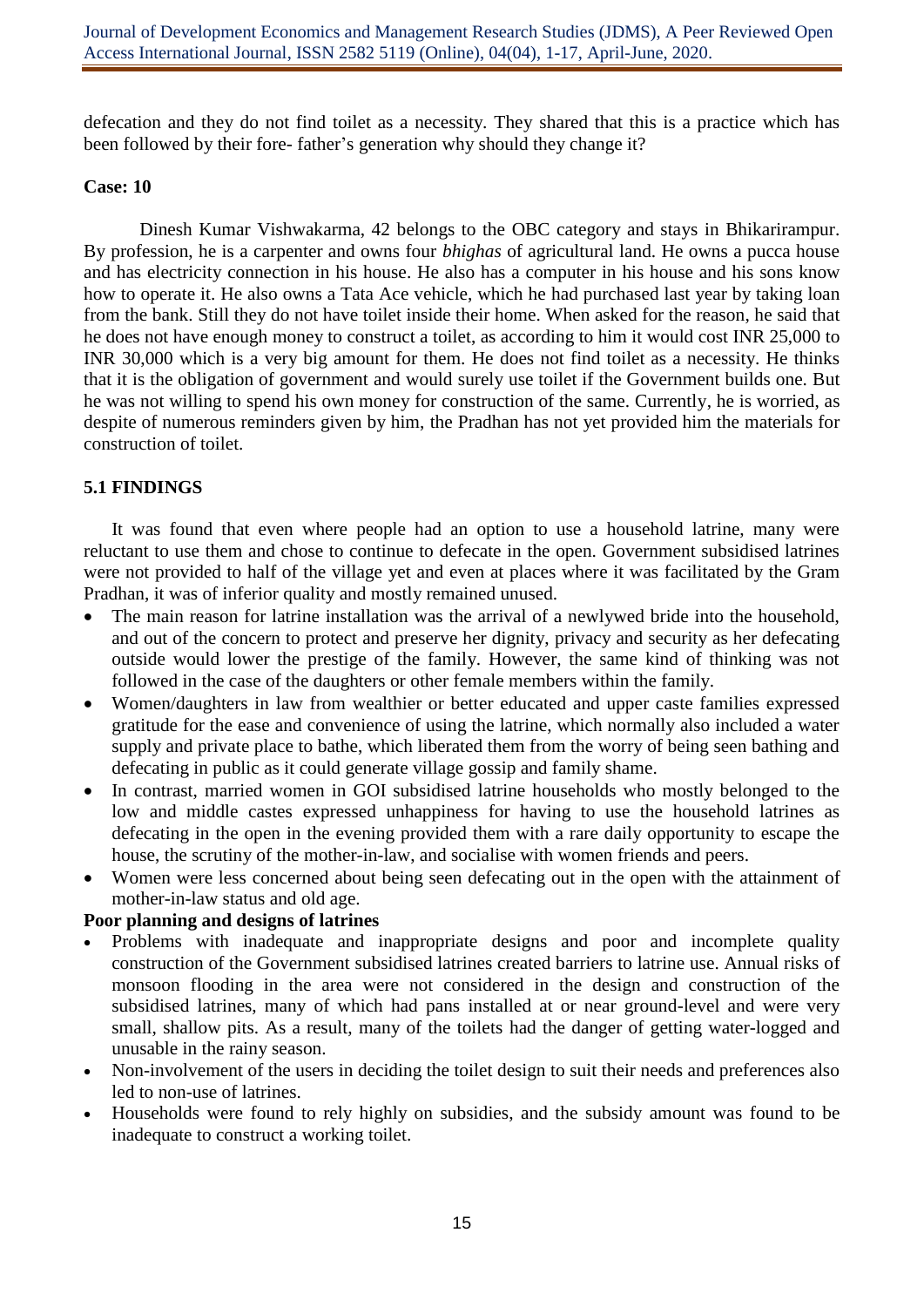# **From the 10 case studies, these below given points are drawn:**

- Adult male population says that they have to go early in the morning for working in their field. Therefore, they do their morning job (defecation) in the field only.
- Few male members argue in support of open defecation citing the reason the going out early in the morning improve their health as they get fresh air.
- Old aged people told that they cannot change their habit and there is no harm in open defecation.
- Few male members consider household toilet is only for female members and they use it only during emergency.
- Female members complained that household latrines smell too much and they get headache and feel sick.
- Few adolescent girls told that it is pleasurable to go out as it gives them chance to mingle with their friends.
- Few old-aged female members feel that household toilet is for young girls as their dignity and privacy is more important.

# **5.2 CONCLUSION**

The findings reveal that poor quality and inappropriate latrine designs under government sanitation schemes are important factors, but are not the only reasons for low latrine uptake and use. A number of behavioural aspects constrain the adoption and use of latrines and these vary among communities by gender, age and caste. Any future sanitation intervention needs to consider these aspects and approach the issue of sanitation behaviour change holistically, rather than focusing on targets

# **5.3 RECOMMENDATIONS**

- Most of the people told that, they didn't have enough money for constructing toilet because they considered toilet a thing of luxury and very costly, they didn't have the idea about low cost toilet. Therefore, communication tools should be designed so that people get to know about these low cost toilets.
- There is a strong belief among people that low-cost twin pits and soak-pit toilets are of inferior quality therefore they should not consider this toilet for their household.
- There must be an effective media-mix designed to advocate the benefits of low-cost twin-pits toilet so that poor who otherwise think toilet to be costly thing would construct these low cost toilets.
- More and more emphasis should be laid on interpersonal communication tools to educate people about the harmful effects of open-defecation.
- Very less number of people have access to television and radios and media, so posters and wall paintings, pamphlets should find prominent place in the media mix.
- Above all, there must be provision for some kind of punishment for the people who have toilet at home and found defecating in the open. These simple punishments can be imposed by Community Based organizations or the Pradhan.